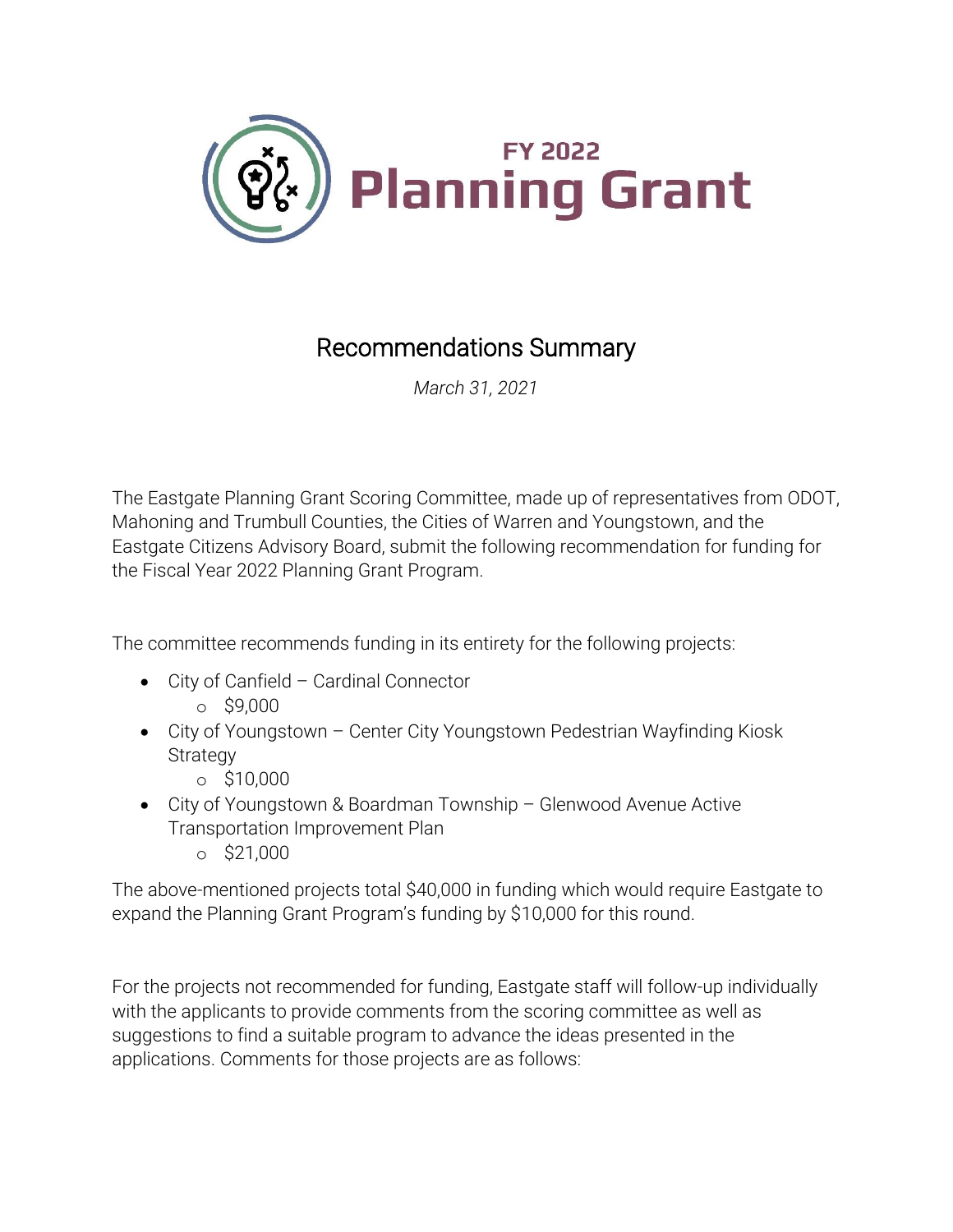- Youngstown Parks and Recreation Reclamation Repurpose and Preserve Public Land Project
	- o The committee felt that this project met the intent of the program and could result in findings relevant and applicable to other areas throughout the region but was uncertain about the process by which the work would be conducted as well as the project's viability if the unconfirmed funds were not received.
- City of Struthers Struthers: The Valley's First 15-Minute City
	- o The committee appreciated the creativity of this application and found it to touch nearly every aspect and principle of the program. The committee identified the total cost of the project and the large scope as potential threats to the success of the effort.
- Village of Poland Active Transportation Plan
	- o The committee felt that this application was in line with the goals of the program but was too broad and lacked detail in the description of what was intended.

The final scores for this funding round can be found in the table on the following page.